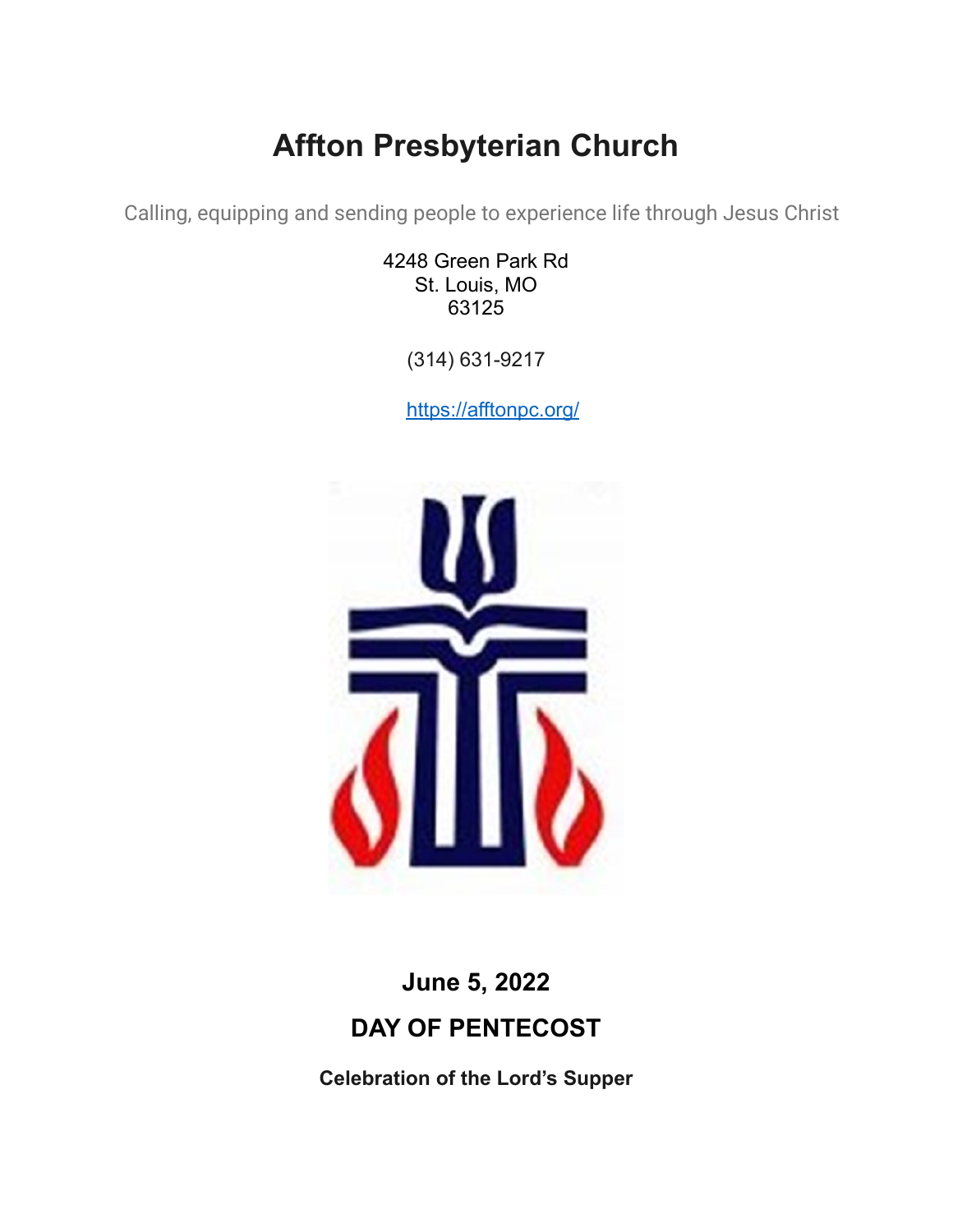### **Service for the Lord's Day**

Words of Welcome & Announcements

Prelude

⇧Call to Worship

Holy Spirit, Creator, in the beginning you moved over the waters. **Come, Holy Spirit!** Holy Spirit, Counselor, by your inspiration the prophets spoke. **Come, Holy Spirit!** Holy Spirit, Power, you came as fire to Jesus' disciples. **Come, Holy Spirit!** Holy Spirit, Sanctifier, you make us living temples of your presence. **Come, Holy Spirit!** Holy Spirit, Giver of Life, you guide the church you create. **Come, Holy Spirit!** Holy Spirit, Redeemer, you transform the whole of creation. **Come, Holy Spirit!**

ûHymn #450 "O Day of Radiant Gladness"

Prayer of Confession

**Life of the world, you poured your Spirit upon gathered disciples creating bold tongues, open ears, and a new community of faith. We confess that we hold back the force of your Spirit among us. We do not listen for your word of grace, speak the good news of your love, or live as a people made one in Christ. Have mercy on us, O God. Transform our timid lives by the power of your Spirit, and fill us with a flaming desire to be your faithful people, doing your will for the sake of Jesus Christ our Lord.**

Assurance of Pardon

⇧Response "Glory to God, Whose Goodness Shines On Me"

⇧Passing the Peace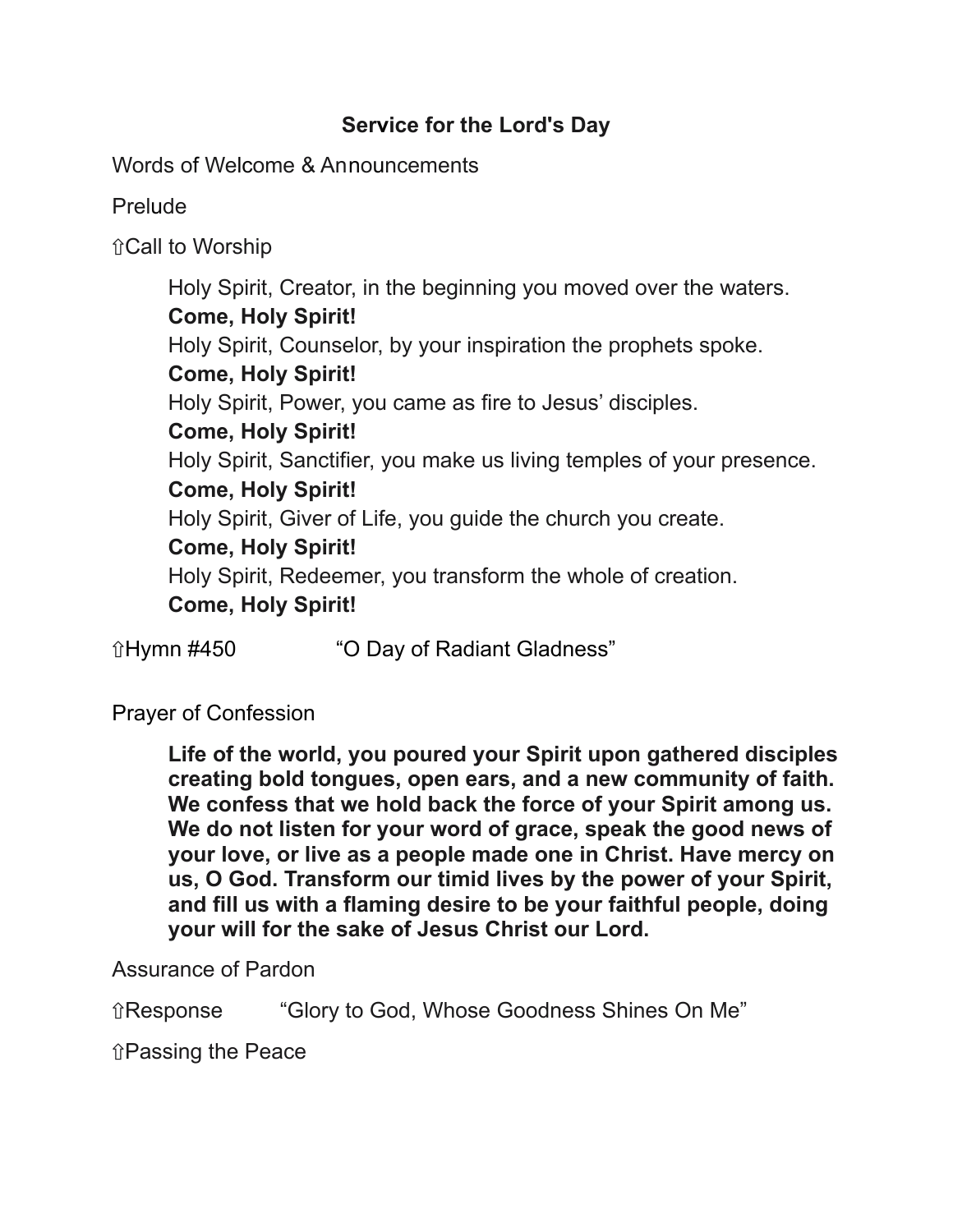Prayer for Illumination

**God of power and grace, fill us with the wisdom of your word and the understanding of your Spirit so that we may be your church: a people with dreams and visions at work in all the world; through Jesus Christ our Lord. Amen.**

Scripture Acts 2:1-21

**Meditation** 

⇧Hymn #319 "Spirit"

*Refrain; verses 1-2; refrain; verses 3-4; refrain*

**Offering** 

Please place offerings in the collection plate on the table upon entering or exiting the building. Checks can also be mailed to the church or donations made online.

⇧Response of Praise "Doxology"

### **The Lord's Supper**

Invitation to the Lord's Table

Great Thanksgiving

The Lord be with you. **And also with you**. Lift up your hearts. **We lift them to the Lord.** Let us give thanks to God. **It is right to give our thanks and praise.**

*The prayer continues...*joining our voices with choirs of angels and with all the faithful of every time and place, who forever sing to the glory of your name:

Acclamation of Praise "Holy, Holy, Holy" GTG #592

*The prayer continues...*Accept this our sacrifice of praise and thanksgiving as a living and holy offering of ourselves, that our lives may proclaim the One crucified and risen.

**Christ has died, Christ is risen, Christ will come again.**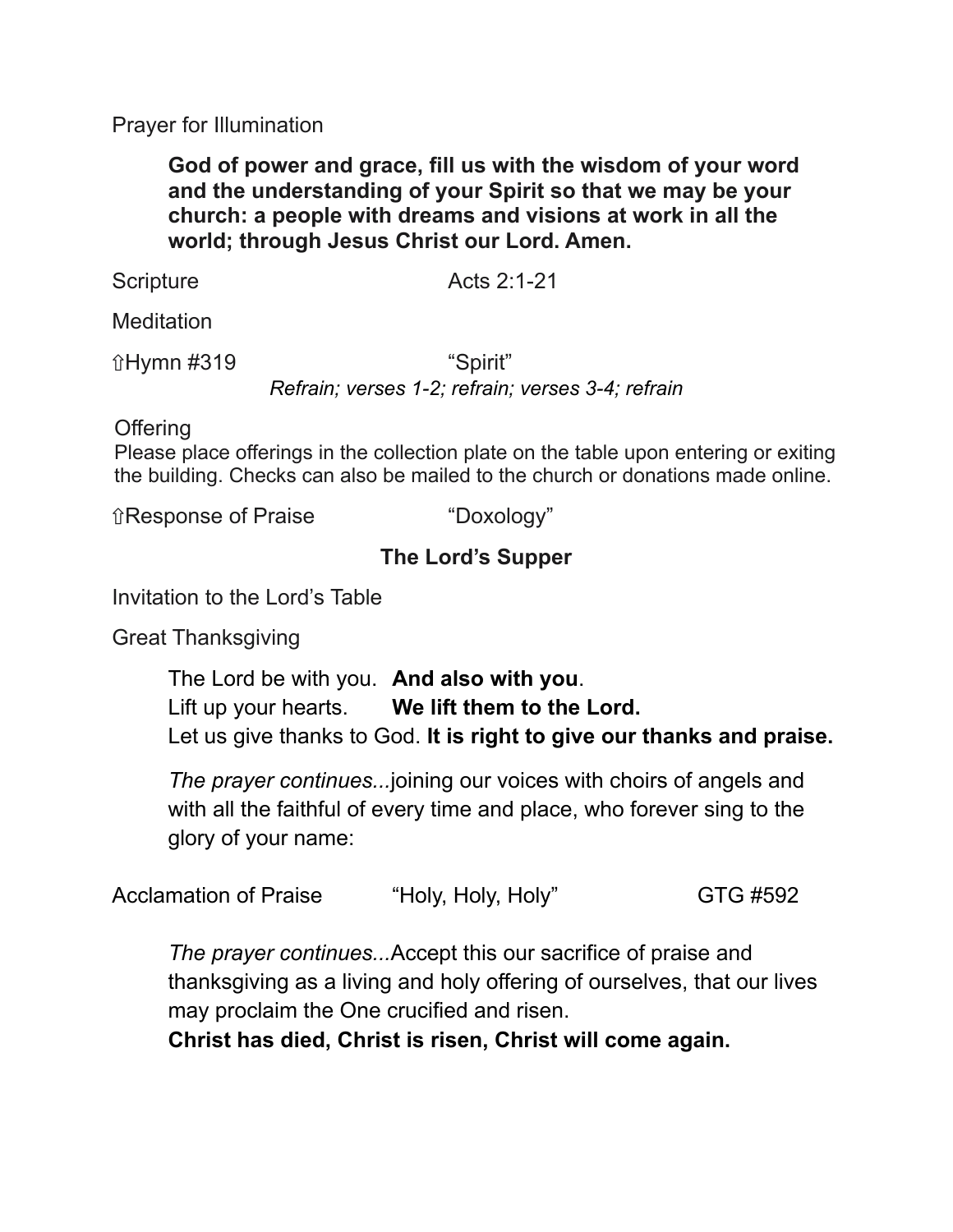*The prayer continues...*and we shall feast with all your saints in the joy of your eternal realm.

**Through Christ, all glory and honor are yours, almighty God, with the Holy Spirit in the holy church, now and forever. Amen.**

The Lord's Prayer

Words of Institution and the Breaking of the Bread

The Communion of God's People

Prayer After Communion

**Gracious God, may we who have received this sacrament live in the unity of your Holy Spirit, that we may show forth your gifts to all the world. We ask this in the name of Jesus Christ, who lives and breathes and works among us. Amen.**

ûHymn #398 **"There's a Sweet, Sweet Spirit**"

⇧Charge and Benediction

**Postlude** 

### **The people serving you…**

Musician: Lynette Milles Liturgist: Pastor: Rev. Hannah Zyla

**Please remember in your prayers…** Bill Campey, Barb Cavicchia, Joanne Goin, Joe Maze, Mary Philips

#### **Getting in touch with the pastor:**

If you are a visitor wanting to know more about Affton Presbyterian Church, a lifelong member looking for information or care, or just want to say hello, please don't hesitate to reach out to Pastor Hannah Zyla. She would be happy to meet and talk with you at your convenience.